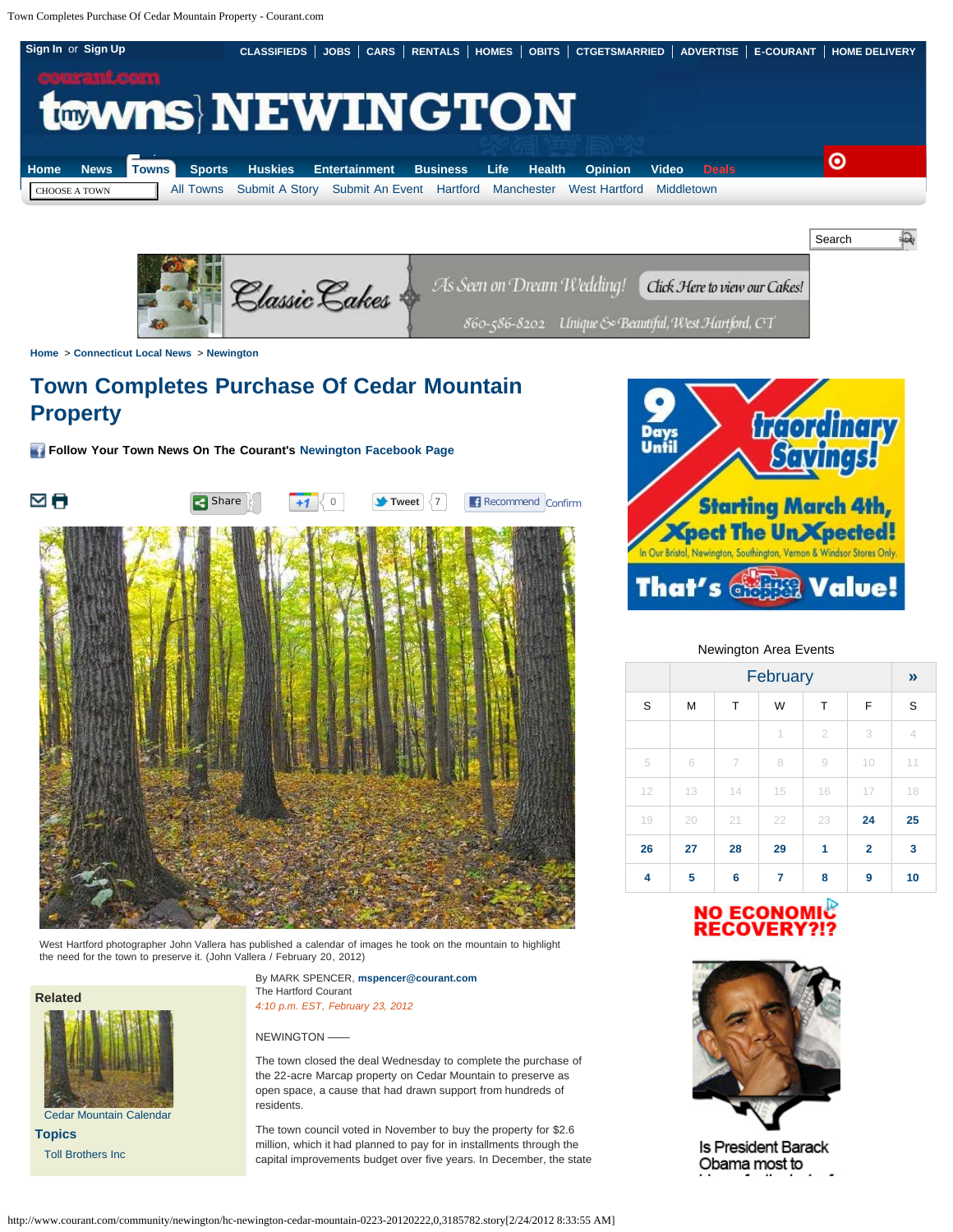Town Completes Purchase Of Cedar Mountain Property - Courant.com

### **Maps**

[131 Cedar St, Newington, CT 06111,](http://www.courant.com/hc-newington-cedar-mountain-0223-20120222/map.front?mid=68316223) [USA](http://www.courant.com/hc-newington-cedar-mountain-0223-20120222/map.front?mid=68316223)

#### [ADS BY GOOGLE](http://www.google.com/url?ct=abg&q=https://www.google.com/adsense/support/bin/request.py%3Fcontact%3Dabg_afc%26url%3Dhttp://www.courant.com/community/newington/hc-newington-cedar-mountain-0223-20120222,0,1634688,print.story%26hl%3Den%26client%3Dca-tribune_news3_html%26adU%3DMortgageRates.FreeRateUpdate.com%26adT%3D2.3%2525%2B30-Yr%2BMortgage%2BRate%26adU%3Dwww.ventanasresidences.com%26adT%3DLuxury%2BHomes%2Bin%2BCabo%26adU%3DMyLifetime.com%26adT%3DAmerica%2526%252339%253Bs%2BMost%2BWanted%26gl%3DUS%26hideleadgen%3D1&usg=AFQjCNGZgjbjnxp85JKgLK2Hw-IBiw7YOQ)

**[2.3% 30-Yr Mortgage Rate](http://googleads.g.doubleclick.net/aclk?sa=l&ai=BBh9IdpFHT_P2MIyO2gWjq7XzBoWNy5QCpZPA8SP9wIaOeuDVVhABGAEgqPGhBigDOABQ2L2j5Pn_____AWDJ5pWH0KPYD6AB6cKu8AOyAQ93d3cuY291cmFudC5jb23IAQHaAWpodHRwOi8vd3d3LmNvdXJhbnQuY29tL2NvbW11bml0eS9uZXdpbmd0b24vaGMtbmV3aW5ndG9uLWNlZGFyLW1vdW50YWluLTAyMjMtMjAxMjAyMjIsMCwxNjM0Njg4LHByaW50LnN0b3J5-AEBgAIBwAIJqAMB6AMd6AMT6AMQ9QMAAADE9QMgAAAQ&num=1&sig=AOD64_1bbErrEPQBDpMRzkjCe6_boldhCQ&client=ca-tribune_news3_html&adurl=https://www.freerateupdate.com/mortgage-rate-quote-2%3Futm_source%3DAdwords%26utm_medium%3Dcontent%26utm_campaign%3DDCO)** \$160,000 Mortgage for just \$621/mo! 1 Bank. 1 Call. BBB A+. Guaranteed. [MortgageRates.FreeRateUpdate.com](http://googleads.g.doubleclick.net/aclk?sa=l&ai=BBh9IdpFHT_P2MIyO2gWjq7XzBoWNy5QCpZPA8SP9wIaOeuDVVhABGAEgqPGhBigDOABQ2L2j5Pn_____AWDJ5pWH0KPYD6AB6cKu8AOyAQ93d3cuY291cmFudC5jb23IAQHaAWpodHRwOi8vd3d3LmNvdXJhbnQuY29tL2NvbW11bml0eS9uZXdpbmd0b24vaGMtbmV3aW5ndG9uLWNlZGFyLW1vdW50YWluLTAyMjMtMjAxMjAyMjIsMCwxNjM0Njg4LHByaW50LnN0b3J5-AEBgAIBwAIJqAMB6AMd6AMT6AMQ9QMAAADE9QMgAAAQ&num=1&sig=AOD64_1bbErrEPQBDpMRzkjCe6_boldhCQ&client=ca-tribune_news3_html&adurl=https://www.freerateupdate.com/mortgage-rate-quote-2%3Futm_source%3DAdwords%26utm_medium%3Dcontent%26utm_campaign%3DDCO)

#### **[Luxury Homes in Cabo](http://googleads.g.doubleclick.net/aclk?sa=L&ai=BxJ_UdpFHT_P2MIyO2gWjq7XzBvTfm7QDjNa8k0TAjbcBsMb7BRACGAIgqPGhBigDOABQlarfpvr_____AWDJ5pWH0KPYD7IBD3d3dy5jb3VyYW50LmNvbcgBAdoBamh0dHA6Ly93d3cuY291cmFudC5jb20vY29tbXVuaXR5L25ld2luZ3Rvbi9oYy1uZXdpbmd0b24tY2VkYXItbW91bnRhaW4tMDIyMy0yMDEyMDIyMiwwLDE2MzQ2ODgscHJpbnQuc3RvcnmAAgGpArxaXuilAHU-yAKks_ksqAMB6AMd6AMT6AMQ9QMAAADE9QMgAAAQ&num=2&sig=AOD64_2t9ecDYVZ5Z0ONgDi7RTADrGnCYQ&client=ca-tribune_news3_html&adurl=http://www.ventanasresidences.com)**

Ocean View Homes, Full Ownership. Cabo San Lucas Best Kept Secret [www.ventanasresidences.com](http://googleads.g.doubleclick.net/aclk?sa=L&ai=BxJ_UdpFHT_P2MIyO2gWjq7XzBvTfm7QDjNa8k0TAjbcBsMb7BRACGAIgqPGhBigDOABQlarfpvr_____AWDJ5pWH0KPYD7IBD3d3dy5jb3VyYW50LmNvbcgBAdoBamh0dHA6Ly93d3cuY291cmFudC5jb20vY29tbXVuaXR5L25ld2luZ3Rvbi9oYy1uZXdpbmd0b24tY2VkYXItbW91bnRhaW4tMDIyMy0yMDEyMDIyMiwwLDE2MzQ2ODgscHJpbnQuc3RvcnmAAgGpArxaXuilAHU-yAKks_ksqAMB6AMd6AMT6AMQ9QMAAADE9QMgAAAQ&num=2&sig=AOD64_2t9ecDYVZ5Z0ONgDi7RTADrGnCYQ&client=ca-tribune_news3_html&adurl=http://www.ventanasresidences.com)

#### **[America's Most Wanted](http://googleads.g.doubleclick.net/aclk?sa=L&ai=BQDW4dpFHT_P2MIyO2gWjq7XzBsCVwZgC0Mn3lCWI-MnCUKCWgAEQAxgDIKjxoQYoAzgAUN7-jqwBYMnmlYfQo9gPsgEPd3d3LmNvdXJhbnQuY29tyAEB2gFqaHR0cDovL3d3dy5jb3VyYW50LmNvbS9jb21tdW5pdHkvbmV3aW5ndG9uL2hjLW5ld2luZ3Rvbi1jZWRhci1tb3VudGFpbi0wMjIzLTIwMTIwMjIyLDAsMTYzNDY4OCxwcmludC5zdG9yecACBsgC8NG6HqgDAegDHegDE-gDEPUDAAAAxPUDIAAAEA&num=3&sig=AOD64_09QcTDV2IwIYdr4tuwJ6lDBtVJlQ&client=ca-tribune_news3_html&adurl=http://www.mylifetime.com/shows/americas-most-wanted)**

Now on Lifetime! Watch John Walsh Every Friday at 9/8c.

[MyLifetime.com](http://googleads.g.doubleclick.net/aclk?sa=L&ai=BQDW4dpFHT_P2MIyO2gWjq7XzBsCVwZgC0Mn3lCWI-MnCUKCWgAEQAxgDIKjxoQYoAzgAUN7-jqwBYMnmlYfQo9gPsgEPd3d3LmNvdXJhbnQuY29tyAEB2gFqaHR0cDovL3d3dy5jb3VyYW50LmNvbS9jb21tdW5pdHkvbmV3aW5ndG9uL2hjLW5ld2luZ3Rvbi1jZWRhci1tb3VudGFpbi0wMjIzLTIwMTIwMjIyLDAsMTYzNDY4OCxwcmludC5zdG9yecACBsgC8NG6HqgDAegDHegDE-gDEPUDAAAAxPUDIAAAEA&num=3&sig=AOD64_09QcTDV2IwIYdr4tuwJ6lDBtVJlQ&client=ca-tribune_news3_html&adurl=http://www.mylifetime.com/shows/americas-most-wanted)

Bond Commission approved a \$1 million grant to help the town buy the land.

Town Manager John Salomone signed the contract Wednesday with the three Marcap owners, handing over an initial payment of \$25,000. The next installment of about \$500,000 is due in August, followed by yearly payments for the about five years.

#### **[\[Sample Our Free Breaking News Alert And 3 P.M. News](http://www.courant.com/about/newsletters/?track=hc-mktg-ssor_newsat3_breakingnews_articlelink) [Newsletters\]](http://www.courant.com/about/newsletters/?track=hc-mktg-ssor_newsat3_breakingnews_articlelink)**

The town is still waiting for the \$1 million in state money to arrive, Mayor Steve Woods said. When it does, the entire amount will be turned over to the sellers and deducted from what the town owes.

"It's a good thing for the town," Woods said. "The people came out, spoke, and the council listened."

Woods said for now the property, popular with hikers, will stay just as it is. Although improvements are possible in the future, the town's financial constraints mean that will have to wait.

"My guess is nothing will happen to it in the immediate future," Woods said.

Salomone led intense negotiations to buy the land with the owners of the Marcap property, who this summer withdrew a proposal for developer **[Toll Brothers](http://www.courant.com/topic/economy-business-finance/toll-brothers-inc-ORCRP015357.topic)** to build 75 townhouses on the land.

Hundreds of residents attended meetings throughout the summer to oppose the proposal as well as another one by Toll Brothers on the adjoining Balf property. Cedar Mountain advocates were thrilled when the town voted to acquire the Marcap property.

But the town has no immediate prospects of making a bid on the Balf property.

Toll Brothers has received town plan and zoning commission approval to build 62 four-bedroom houses on the Balf property, a plan in which the builder would donate 44 acres of open space to the town, including the traprock ridgeline.

The inland wetlands commission has rejected the proposal, but Toll Brothers can submit changes and try to win approval.

#### **Post Your Comment Below**



UNGHIGHINGLIV blame for the lack of economic recovery?



**WWW.PERSONAL LIBERTY.COM**